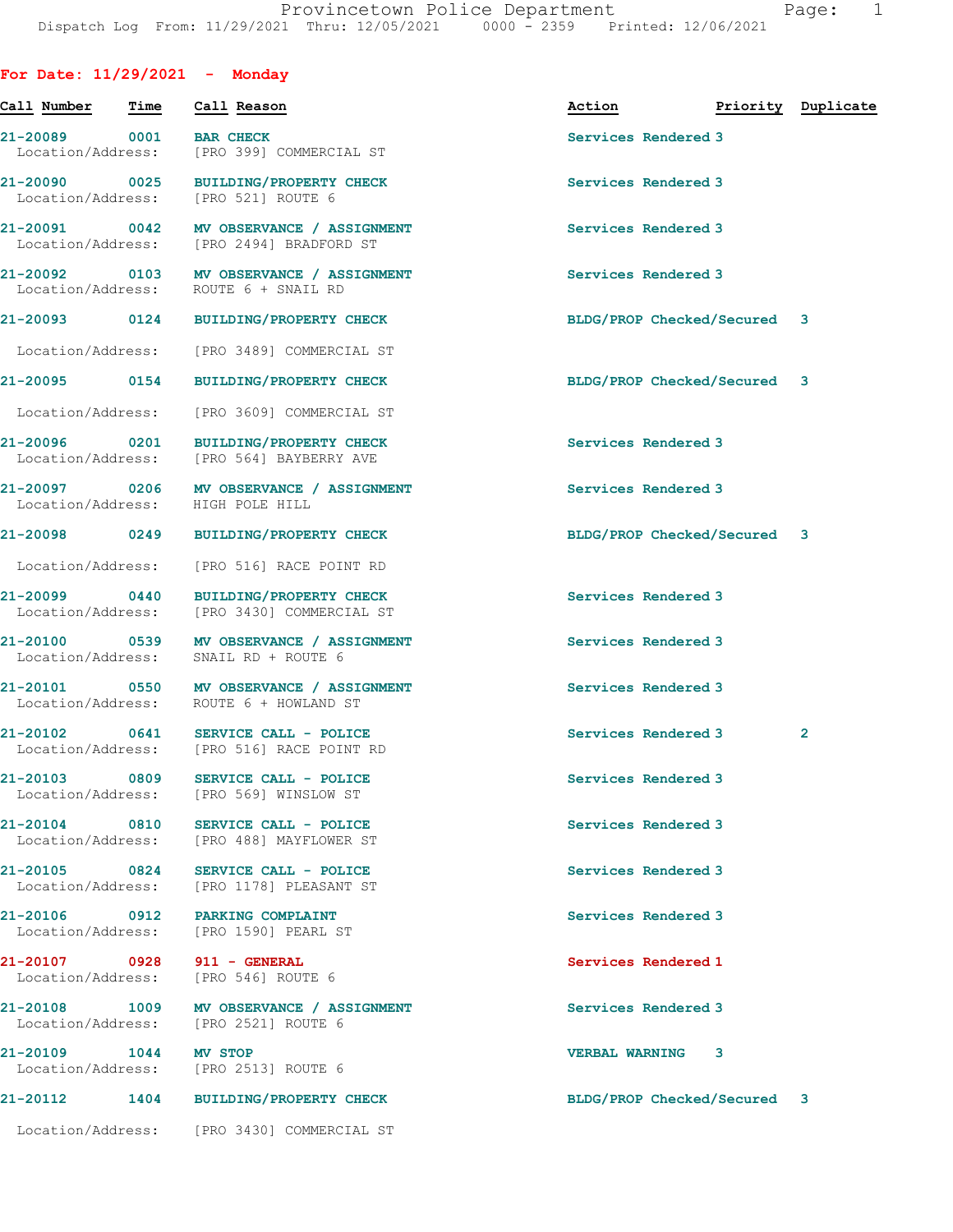21-20113 1421 ESCORT / TRANSPORT Services Rendered 3

|                                         | Location/Address: [PRO 1201] CAPTAIN BERTIES WAY                                       |                             |  |
|-----------------------------------------|----------------------------------------------------------------------------------------|-----------------------------|--|
|                                         | 21-20114 1453 SERVICE CALL - POLICE<br>Location/Address: [PRO 569] WINSLOW ST          | Services Rendered 3         |  |
| 21-20115 1515 ALARM - FIRE              | Location/Address: [PRO 1952] COMMERCIAL ST                                             | False Alarm 1               |  |
| Location/Address: ROUTE 6 + SNAIL RD    | 21-20117 1621 MV OBSERVANCE / ASSIGNMENT                                               | Services Rendered 3         |  |
| 21-20118    1701    COMPLAINT - GENERAL |                                                                                        | Referred to Other Agency 3  |  |
|                                         | Location/Address: [PRO 4019] HARBOR HILL RD                                            |                             |  |
|                                         | 21-20120 1824 MV OBSERVANCE / ASSIGNMENT<br>Location/Address: [PRO 3430] COMMERCIAL ST | Services Rendered 3         |  |
| 21-20122 1949 SUSPICIOUS ACTIVITY       |                                                                                        | BLDG/PROP Checked/Secured 2 |  |
|                                         | Location/Address: [PRO 105] COMMERCIAL ST                                              |                             |  |
| 21-20123 2010 FOLLOW UP                 | Location/Address: [PRO 542] SHANK PAINTER RD                                           | Services Rendered 2         |  |
|                                         | 21-20124 2117 BUILDING/PROPERTY CHECK<br>Location/Address: [PRO 1989] COMMERCIAL ST    | Services Rendered 3         |  |
|                                         | 21-20125 2219 BUILDING/PROPERTY CHECK                                                  | BLDG/PROP Checked/Secured 3 |  |
|                                         | Location/Address: [PRO 519] RACE POINT RD                                              |                             |  |
|                                         | 21-20128 2234 PARKING COMPLAINT<br>Location/Address: [PRO 4125] HARBOR HILL RD         | Services Rendered 3         |  |
|                                         | 21-20127 2236 BUILDING/PROPERTY CHECK                                                  | BLDG/PROP Checked/Secured 3 |  |
|                                         | Location/Address: [PRO 1638] COMMERCIAL ST                                             |                             |  |
| For Date: $11/30/2021$ - Tuesday        |                                                                                        |                             |  |
|                                         | 21-20129 0003 MV OBSERVANCE / ASSIGNMENT<br>Location/Address: [PRO 4136] BRADFORD ST   | Services Rendered 3         |  |
|                                         |                                                                                        | BLDG/PROP Checked/Secured 3 |  |
|                                         | Location/Address: [PRO 1952] COMMERCIAL ST                                             |                             |  |
|                                         | 21-20132 0019 BAR CHECK<br>Location/Address: [PRO 2737] COMMERCIAL ST                  | Services Rendered 3         |  |
| 21-20133 0034                           | <b>BUILDING/PROPERTY CHECK</b>                                                         | BLDG/PROP Checked/Secured 3 |  |
| Location/Address:                       | [PRO 105] COMMERCIAL ST                                                                |                             |  |
| 21-20134 0117<br>Location/Address:      | <b>BUILDING/PROPERTY CHECK</b><br>[PRO 2512] JEROME SMITH RD                           | Services Rendered 3         |  |
| 21-20135 0119<br>Location/Address:      | MV OBSERVANCE / ASSIGNMENT<br>[PRO 3004] BRADFORD ST                                   | Services Rendered 3         |  |
| 21-20136 0219                           | <b>BUILDING/PROPERTY CHECK</b>                                                         | BLDG/PROP Checked/Secured 3 |  |
|                                         | Location/Address: [PRO 1780] JOHNSON ST                                                |                             |  |
| 21-20138<br>0239                        | <b>BUILDING/PROPERTY CHECK</b>                                                         | BLDG/PROP Checked/Secured 3 |  |

Location/Address: [PRO 1989] COMMERCIAL ST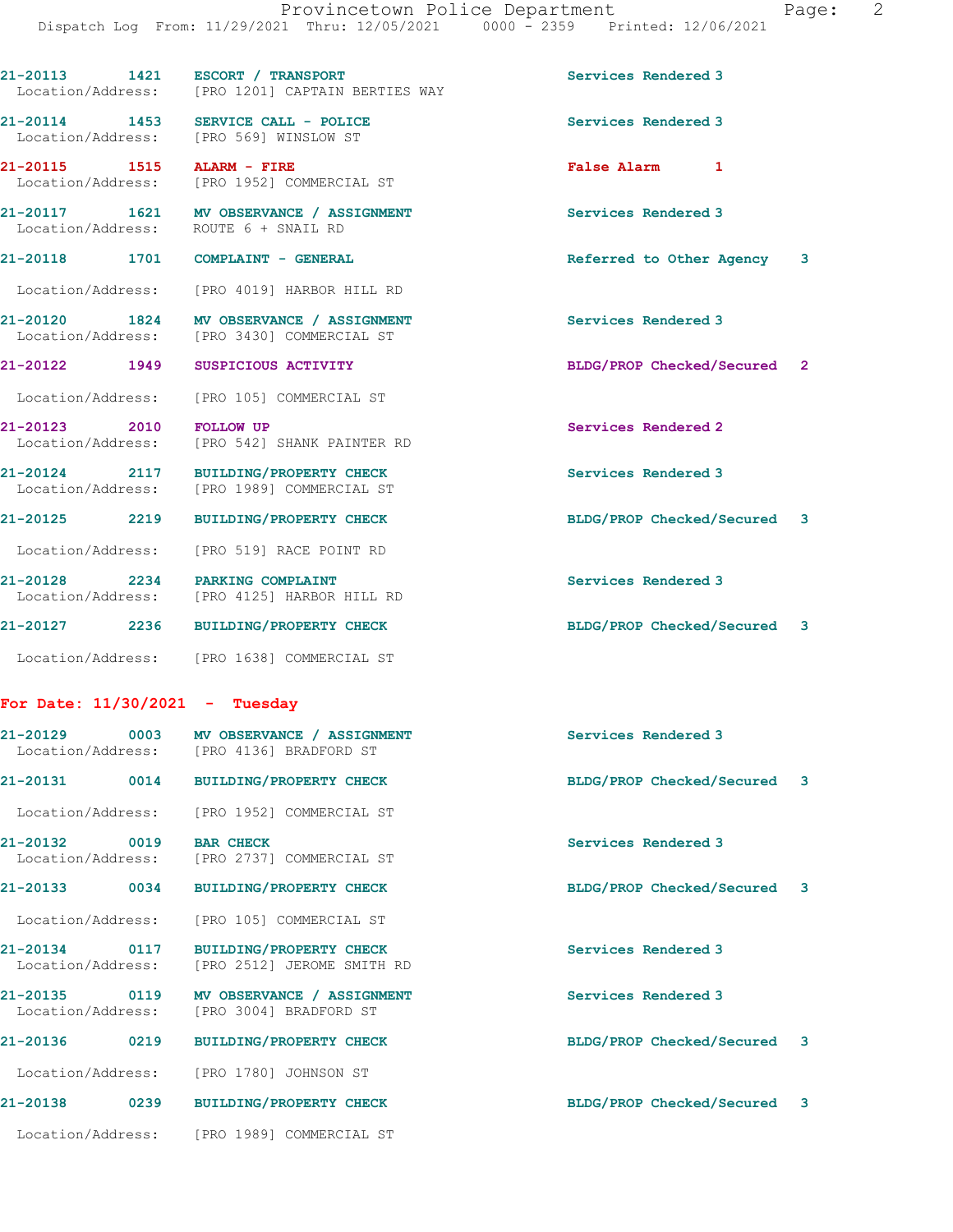21-20139 0322 BUILDING/PROPERTY CHECK BLDG/PROP Checked/Secured 3

 Location/Address: [PRO 512] PRINCE ST 21-20140 0323 BUILDING/PROPERTY CHECK Services Rendered 3 Location/Address: [PRO 1778] SHANK PAINTER RD 21-20141 0508 BUILDING/PROPERTY CHECK Services Rendered 3 Location/Address: [PRO 3259] MACMILLAN WHARF 21-20142 0601 BUILDING/PROPERTY CHECK Services Rendered 3 Location/Address: [PRO 3430] COMMERCIAL ST 21-20143 0634 MV OBSERVANCE / ASSIGNMENT Services Rendered 3 Location/Address: ROUTE 6 + SNAIL RD 21-20144 0643 SERVICE CALL - POLICE 3 Services Rendered 3 3 Location/Address: [PRO 516] RACE POINT RD 21-20145 0757 SERVICE CALL - POLICE Services Rendered 3 Location/Address: [PRO 569] WINSLOW ST 21-20146 0941 DISTURBANCE - FIGHT / ARGUMENT Services Rendered 1 Location/Address: [PRO 2144] CONWELL ST 21-20148 1433 ALARM - GENERAL False Alarm 1 Location/Address: [PRO 3293] COMMERCIAL ST 21-20150 1519 FOLLOW UP Services Rendered 2 Location/Address: [PRO 542] SHANK PAINTER RD 21-20151 1529 MV OBSERVANCE / ASSIGNMENT Services Rendered 3 Location/Address: [PRO 3440] ROUTE 6 21-20152 1611 BUILDING/PROPERTY CHECK Services Rendered 3 Location/Address: [PRO 564] BAYBERRY AVE 21-20153 1625 MV OBSERVANCE / ASSIGNMENT Services Rendered 3 Location/Address: [PRO 3440] ROUTE 6 21-20154 1644 MV STOP VERBAL WARNING 3 Location/Address: ROUTE 6 + SNAIL RD 21-20155 1654 BUILDING/PROPERTY CHECK Services Rendered 3 Location/Address: [PRO 3430] COMMERCIAL ST 21-20156 1659 MV STOP Citation / Warning Issued 3 Location/Address: ROUTE 6 + SNAIL RD 21-20157 1719 BUILDING/PROPERTY CHECK Services Rendered 3<br>
Location/Address: [PRO 2977] COMMERCIAL ST [PRO 2977] COMMERCIAL ST 21-20159 1724 FOLLOW UP Services Rendered 2 Location/Address: [PRO 542] SHANK PAINTER RD 21-20158 1729 BUILDING/PROPERTY CHECK Services Rendered 3 Location/Address: [PRO 3259] MACMILLAN WHARF 21-20161 1749 BUILDING/PROPERTY CHECK BLDG/PROP Checked/Secured 3 Location/Address: [PRO 2490] PROVINCELANDS RD 21-20162 1802 BUILDING/PROPERTY CHECK BLDG/PROP Checked/Secured 3

21-20163 1917 MV OBSERVANCE / ASSIGNMENT Services Rendered 3

Location/Address: [PRO 1638] COMMERCIAL ST

Location/Address: RACE POINT RD + ROUTE 6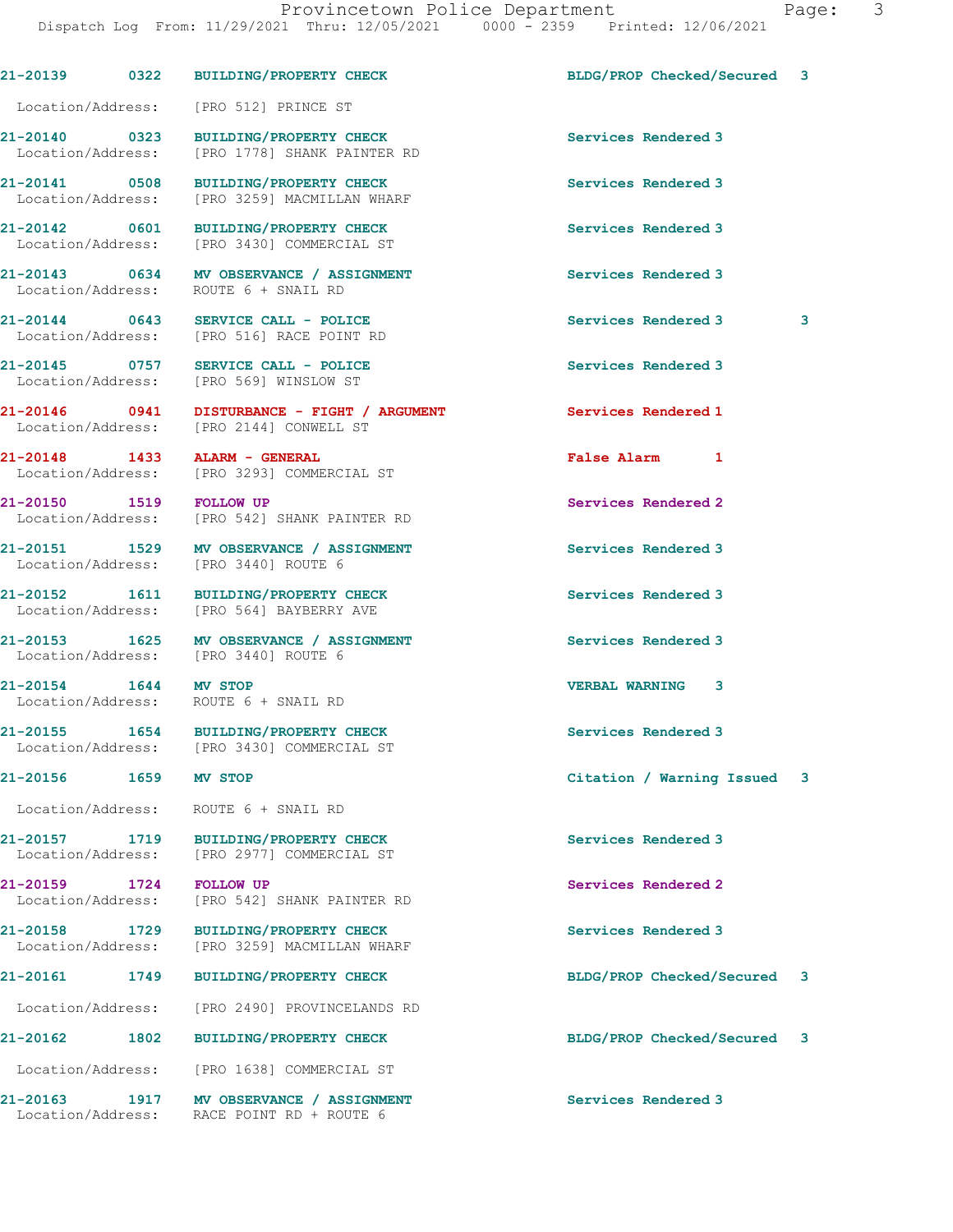| $21 - 20164$      | 1934 | MV OBSERVANCE / ASSIGNMENT | Services Rendered 3 |
|-------------------|------|----------------------------|---------------------|
| Location/Address: |      | BRADFORD ST + RYDER ST     |                     |

21-20167 2028 MV STOP VERBAL WARNING 3 Location/Address: ROUTE 6

21-20168 2046 MV OBSERVANCE / ASSIGNMENT Services Rendered 3 Location/Address: CONWELL ST + OFF CONWELL ST

21-20169 2046 BUILDING/PROPERTY CHECK Services Rendered 3<br>
Location/Address: [PRO 2540] RACE POINT RD

21-20170 2053 BUILDING/PROPERTY CHECK Services Rendered 3 Location/Address: [PRO 530] SHANK PAINTER RD

21-20172 2123 BUILDING/PROPERTY CHECK BLDG/PROP Checked/Secured 3

Location/Address: [PRO 519] RACE POINT RD

[PRO 2540] RACE POINT RD

21-20173 2128 BUILDING/PROPERTY CHECK Services Rendered 3 Location/Address: [PRO 4041] BRADFORD ST

21-20174 2158 MV OBSERVANCE / ASSIGNMENT Services Rendered 3 Location/Address: HOWLAND ST + BRADFORD ST

21-20175 2223 MV STOP VERBAL WARNING 3

Location/Address: BRADFORD ST + WEBSTER PL

21-20176 2352 BUILDING/PROPERTY CHECK Services Rendered 3 Location/Address: [PRO 3259] MACMILLAN WHARF

21-20177 2356 BAR CHECK Services Rendered 3 Location/Address: [PRO 399] COMMERCIAL ST

## For Date: 12/01/2021 - Wednesday

21-20178 0049 BUILDING/PROPERTY CHECK BLDG/PROP Checked/Secured 3 Location/Address: [PRO 440] HARRY KEMP WAY

21-20179 0113 MEDICAL EMERGENCY Transported to Hospital 1

Location/Address: [PRO 1403] NELSON AVE

21-20180 0132 MV OBSERVANCE / ASSIGNMENT Services Rendered 3 Location/Address: BRADFORD ST + HOWLAND ST

21-20182 0201 MV OBSERVANCE / ASSIGNMENT Services Rendered 3 Location/Address: CONWELL ST + ROUTE 6

Location/Address: [PRO 530] SHANK PAINTER RD

Location/Address: [PRO 3296] SHANK PAINTER RD

21-20186 0513 MV OBSERVANCE / ASSIGNMENT Services Rendered 3 Location/Address: ROUTE 6 + HOWLAND ST

21-20187 0630 BUILDING/PROPERTY CHECK BLDG/PROP Checked/Secured 3

Location/Address: [PRO 444] HIGH POLE HILL

21-20188 0800 SERVICE CALL - POLICE 3 Services Rendered 3 Location/Address: [PRO 569] WINSLOW ST

21-20189 0811 ALARM - GENERAL False Alarm 1

Location/Address: [PRO 530] SHANK PAINTER RD

21-20183 0303 BUILDING/PROPERTY CHECK BLDG/PROP Checked/Secured 3 21-20184 0336 BUILDING/PROPERTY CHECK BLDG/PROP Checked/Secured 3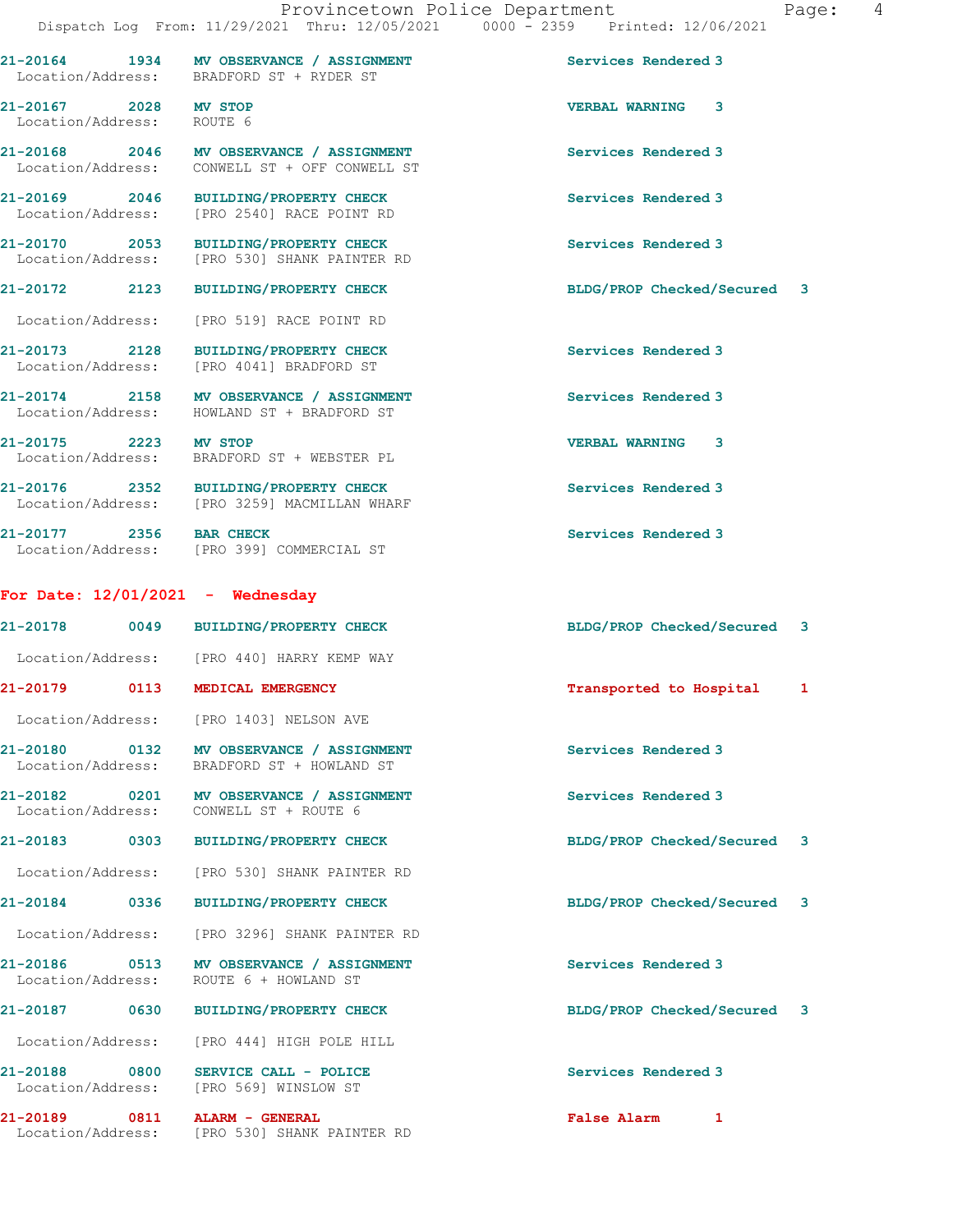|                                             | 21-20190 0854 ALARM - FIRE<br>Location/Address: [PRO 27] BRADFORD ST                      | False Alarm 1               | 1 |
|---------------------------------------------|-------------------------------------------------------------------------------------------|-----------------------------|---|
|                                             | 21-20191 0914 SERVICE CALL - POLICE<br>Location/Address: [PRO 2003] FREEMAN ST            | Could Not Locate 3          |   |
|                                             | 21-20193 0951 MEDICAL EMERGENCY<br>Location/Address: [PRO 1892] SHANK PAINTER RD          | PATIENT REFUSAL 1           |   |
|                                             | 21-20194 1012 MV OBSERVANCE / ASSIGNMENT<br>Location/Address: [PRO 3440] ROUTE 6          | Services Rendered 3         |   |
| 21-20195 1016 MV COMPLAINT                  | Location/Address: [PRO 542] SHANK PAINTER RD                                              | Services Rendered 2         |   |
|                                             | 21-20197 1232 MEDICAL EMERGENCY                                                           | Referred to Other Agency 1  |   |
|                                             | Location/Address: [PRO 440] HARRY KEMP WAY                                                |                             |   |
| 21-20198 1243 FOLLOW UP                     | Location/Address: [PRO 146] COMMERCIAL ST                                                 | FOLLOW UP <sub>2</sub>      |   |
|                                             | 21-20199 1244 LOST PROPERTY<br>Location/Address: [PRO 542] SHANK PAINTER RD               | Services Rendered 3         |   |
|                                             | 21-20200 1326 ASSIST CITIZEN                                                              | Transferred Custody         | 3 |
|                                             | Location/Address: [PRO 542] SHANK PAINTER RD                                              |                             |   |
|                                             | 21-20201 1419 BUILDING/PROPERTY CHECK                                                     | BLDG/PROP Checked/Secured 3 |   |
|                                             | Location/Address: [PRO 2499] RACE POINT RD                                                |                             |   |
|                                             | 21-20202 1430 MEDICAL EMERGENCY                                                           | Transported to Hospital     | 1 |
|                                             | Location/Address: [PRO 1740] BRADFORD ST EXT                                              |                             |   |
|                                             | $21-20204$ 1453 SERVICE CALL - POLICE<br>Location/Address: [PRO 569] WINSLOW ST           | Services Rendered 3         |   |
|                                             | 21-20205 1610 MV OBSERVANCE / ASSIGNMENT<br>Location/Address: [PRO 3440] ROUTE 6          | Services Rendered 3         |   |
| 21-20206 1654 MV STOP                       | Location/Address: [PRO 3430] COMMERCIAL ST                                                | <b>VERBAL WARNING</b><br>3  |   |
| 21-20207 1700<br>Location/Address: SNAIL RD | <b>MV STOP</b>                                                                            | <b>VERBAL WARNING</b><br>3  |   |
|                                             | 21-20208 1727 BUILDING/PROPERTY CHECK<br>Location/Address: [PRO 3430] COMMERCIAL ST       | Services Rendered 3         |   |
|                                             | 21-20209 1728 MV OBSERVANCE / ASSIGNMENT<br>Location/Address: BRADFORD ST + HOWLAND ST    | Services Rendered 3         |   |
|                                             | 21-20210 1810 BUILDING/PROPERTY CHECK<br>Location/Address: [PRO 2977] COMMERCIAL ST       | Services Rendered 3         |   |
| 21-20212 1826 MV STOP                       | Location/Address: [PRO 2513] ROUTE 6                                                      | <b>VERBAL WARNING</b><br>3  |   |
|                                             | 21-20213 1844 BUILDING/PROPERTY CHECK                                                     | BLDG/PROP Checked/Secured 3 |   |
|                                             | Location/Address: [PRO 1638] COMMERCIAL ST                                                |                             |   |
|                                             | 21-20214 1852 LOST PROPERTY<br>Location/Address: [PRO 3296] SHANK PAINTER RD              | Services Rendered 3         |   |
|                                             | 21-20216 2006 MV OBSERVANCE / ASSIGNMENT<br>Location/Address: CONWELL ST + OFF CONWELL ST | Services Rendered 3         |   |
|                                             |                                                                                           |                             |   |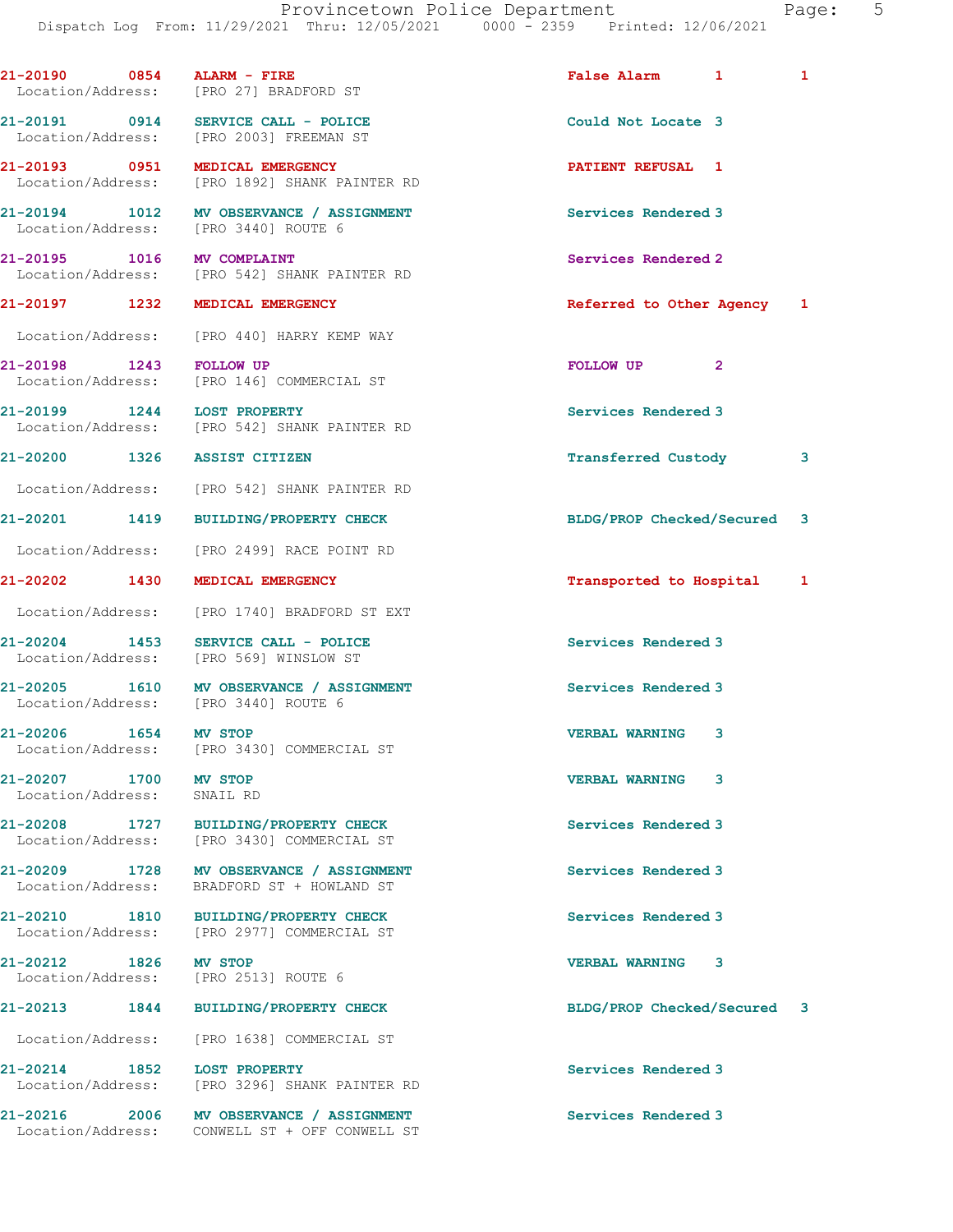| 21-20217 2024                      |      | MV STOP<br>Location/Address: [PRO 2513] ROUTE 6                                          | 3<br><b>VERBAL WARNING</b>  |                         |
|------------------------------------|------|------------------------------------------------------------------------------------------|-----------------------------|-------------------------|
|                                    |      | 21-20218 2028 MV OBSERVANCE / ASSIGNMENT<br>Location/Address: ROUTE 6 + SNAIL RD         | Services Rendered 3         |                         |
| 21-20219 2038 MV STOP              |      | Location/Address: NELSON AVE + RACE POINT RD                                             | VERBAL WARNING 3            |                         |
|                                    |      | 21-20220 2132 BUILDING/PROPERTY CHECK<br>Location/Address: [PRO 3259] MACMILLAN WHARF    | Services Rendered 3         |                         |
|                                    |      | 21-20221 2138 BUILDING/PROPERTY CHECK<br>Location/Address: [PRO 2512] JEROME SMITH RD    | Services Rendered 3         |                         |
|                                    |      | 21-20222 2147 MV OBSERVANCE / ASSIGNMENT<br>Location/Address: [PRO 537] SHANK PAINTER RD | Services Rendered 3         |                         |
| 21-20223                           |      | 2239 BUILDING/PROPERTY CHECK                                                             | BLDG/PROP Checked/Secured 3 |                         |
|                                    |      | Location/Address: [PRO 519] RACE POINT RD                                                |                             |                         |
|                                    |      | For Date: $12/02/2021$ - Thursday                                                        |                             |                         |
| 21-20224                           |      | 0002 BUILDING/PROPERTY CHECK                                                             | BLDG/PROP Checked/Secured 3 |                         |
|                                    |      | Location/Address: [PRO 4041] BRADFORD ST                                                 |                             |                         |
| 21-20225 0004 MV STOP              |      | Location/Address: [PRO 106] COMMERCIAL ST                                                | <b>VERBAL WARNING 3</b>     |                         |
| 21-20226 0006 HAZARDS              |      | Location/Address: [PRO 658] MOZART AVE                                                   | Services Rendered 2         |                         |
| 21-20227                           |      | 0015 MEDICAL EMERGENCY                                                                   | Transported to Hospital     | 1                       |
|                                    |      | Location/Address: [PRO 3670] SHANK PAINTER RD                                            |                             |                         |
| 21-20228                           |      | 0020 BUILDING/PROPERTY CHECK                                                             | BLDG/PROP Checked/Secured 3 |                         |
|                                    |      | Location/Address: [PRO 1952] COMMERCIAL ST                                               |                             |                         |
| 21-20229                           | 0037 | MV OBSERVANCE / ASSIGNMENT<br>Location/Address: COMMERCIAL ST + COMMODORE AVE            | Services Rendered 3         |                         |
| 21-20231                           |      | 0053 MV OBSERVANCE / ASSIGNMENT<br>Location/Address: BRADFORD ST + JOHNSON ST            | Services Rendered 3         |                         |
| 21-20232                           |      | 0125 MV STOP<br>Location/Address: [PRO 1886] BRADFORD ST                                 | <b>VERBAL WARNING</b><br>3  |                         |
| 21-20233 0144                      |      | <b>BUILDING/PROPERTY CHECK</b>                                                           | BLDG/PROP Checked/Secured   | $\overline{\mathbf{3}}$ |
| Location/Address:                  |      | [PRO 3259] MACMILLAN WHARF                                                               |                             |                         |
| 21-20234<br>Location/Address:      | 0201 | <b>BUILDING/PROPERTY CHECK</b><br>[PRO 94] BRADFORD ST                                   | Services Rendered 3         |                         |
| 21-20235 0207<br>Location/Address: |      | <b>BUILDING/PROPERTY CHECK</b><br>[PRO 2540] RACE POINT RD                               | Services Rendered 3         |                         |
| 21-20236                           | 0224 | <b>BIKE - ACCIDENT</b>                                                                   | Transported to Hospital     | 1                       |
|                                    |      | Location/Address: [PRO 3950] COMMERCIAL ST                                               |                             |                         |
|                                    |      | <b>BUILDING/PROPERTY CHECK</b>                                                           | BLDG/PROP Checked/Secured   | 3                       |
| 21-20237                           | 0307 |                                                                                          |                             |                         |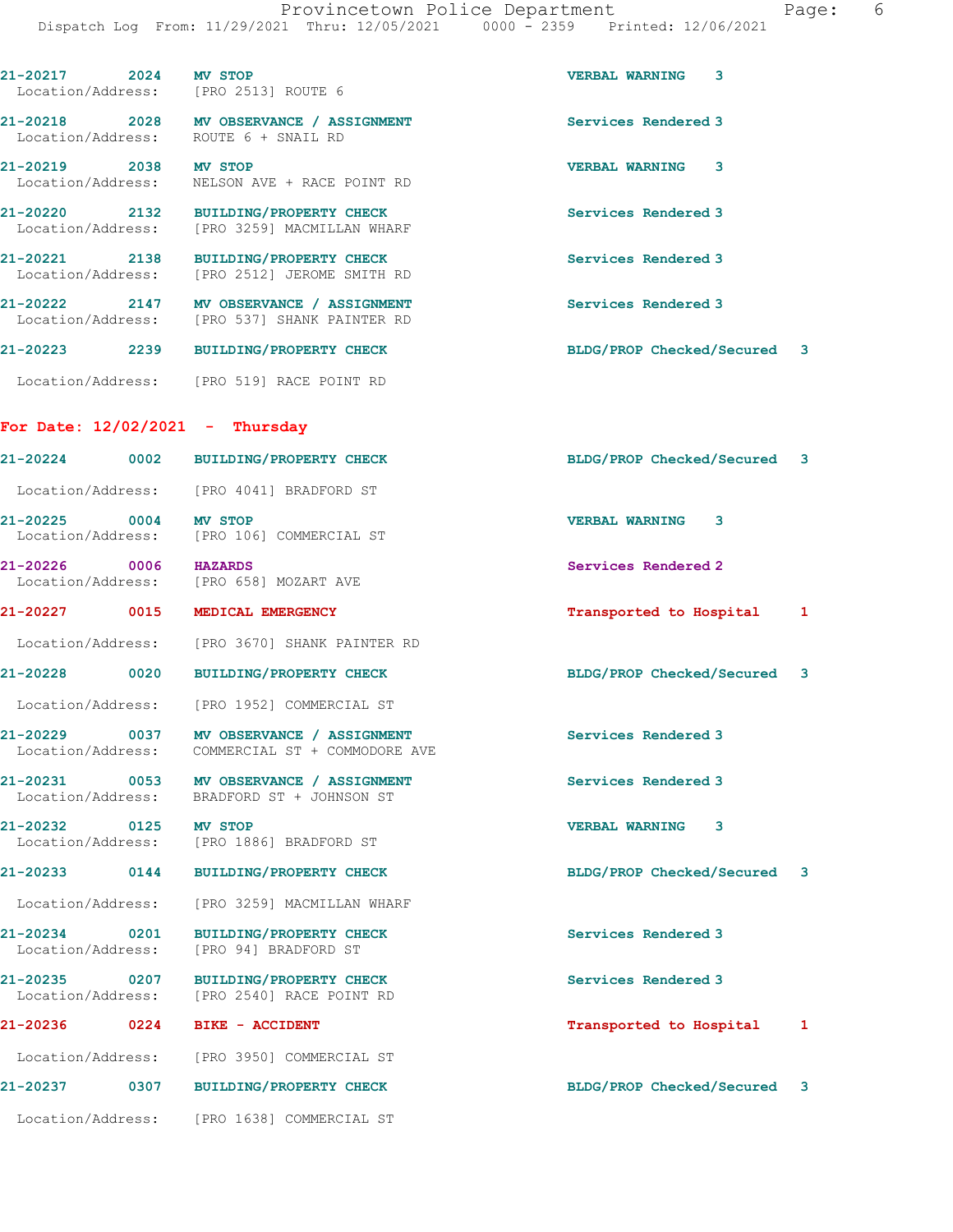|                               | Provincetown Police Department<br>Dispatch Log From: 11/29/2021 Thru: 12/05/2021 0000 - 2359 Printed: 12/06/2021 |                             | 7<br>Page: |
|-------------------------------|------------------------------------------------------------------------------------------------------------------|-----------------------------|------------|
|                               | 21-20238 0456 MV OBSERVANCE / ASSIGNMENT<br>Location/Address: BRADFORD ST + RYDER ST                             | Services Rendered 3         |            |
|                               | 21-20239 0513 MV OBSERVANCE / ASSIGNMENT<br>Location/Address: [PRO 521] ROUTE 6                                  | Services Rendered 3         |            |
|                               | 21-20240 0558 BUILDING/PROPERTY CHECK                                                                            | BLDG/PROP Checked/Secured 3 |            |
|                               | Location/Address: [PRO 530] SHANK PAINTER RD                                                                     |                             |            |
|                               | 21-20241 0608 BUILDING/PROPERTY CHECK<br>Location/Address: [PRO 564] BAYBERRY AVE                                | Services Rendered 3         |            |
|                               | 21-20242 0803 SERVICE CALL - POLICE<br>Location/Address: [PRO 1225] COMMERCIAL ST<br>Refer To Arrest: 21-209-AR  | Arrest(s) Made 3            |            |
|                               | 21-20243 0820 BUILDING/PROPERTY CHECK                                                                            | BLDG/PROP Checked/Secured 3 |            |
|                               | Location/Address: [PRO 3259] MACMILLAN WHARF                                                                     |                             |            |
| 21-20244 0904 ALARM - GENERAL | Location/Address: [PRO 440] HARRY KEMP WAY                                                                       | Services Rendered 1         |            |
|                               | 21-20245 1148 ESCORT / TRANSPORT                                                                                 | Transferred Custody         | 3          |
|                               | Location/Address: [ORL 1] ROCK HARBOR RD<br>Refer To Arrest: 21-209-AR                                           |                             |            |
| 21-20247 1304 MV STOP         |                                                                                                                  | Citation / Warning Issued 3 |            |
|                               | Location/Address: [PRO 530] SHANK PAINTER RD                                                                     |                             |            |
|                               | 21-20249 1325 BUILDING/PROPERTY CHECK                                                                            | BLDG/PROP Checked/Secured 3 |            |
|                               | Location/Address: [PRO 106] COMMERCIAL ST                                                                        |                             |            |
|                               | 21-20250 1423 SERVICE CALL - POLICE<br>Location/Address: [PRO 569] WINSLOW ST                                    | Services Rendered 3         |            |
|                               | 21-20251 1535 MV OBSERVANCE / ASSIGNMENT<br>Location/Address: [PRO 3336] BRADFORD ST                             | Services Rendered 3         |            |
|                               | 21-20252 1535 BUILDING/PROPERTY CHECK<br>Location/Address: [PRO 2490] PROVINCELANDS RD                           | Services Rendered 3         |            |
|                               | 21-20253 1544 MV OBSERVANCE / ASSIGNMENT<br>Location/Address: ROUTE 6 + SNAIL RD                                 | Services Rendered 3         |            |
|                               | 21-20254 1551 MEDICAL EMERGENCY<br>Location/Address: [PRO 1892] SHANK PAINTER RD                                 | <b>PATIENT REFUSAL 1</b>    |            |
| 21-20255 1610 FOLLOW UP       | Location/Address: [PRO 1183] COMMERCIAL ST<br>Refer To Arrest: 21-193-AR                                         | FOLLOW UP<br>$\mathbf{2}$   |            |
|                               | 21-20256 1611 MV OBSERVANCE / ASSIGNMENT<br>Location/Address: ROUTE 6 + HOWLAND ST                               | Services Rendered 3         |            |
| 21-20257 1631 MV STOP         | Location/Address: [PRO 2513] ROUTE 6                                                                             | <b>VERBAL WARNING 3</b>     |            |
| 21-20259 1651 MV STOP         | Location/Address: SNAIL RD + COMMERCIAL ST                                                                       | VERBAL WARNING 3            |            |
| 21-20261 1712 MV STOP         |                                                                                                                  | Citation / Warning Issued 3 |            |
|                               | Location/Address: [PRO 521] ROUTE 6                                                                              |                             |            |
|                               | 21-20263 1920 BUILDING/PROPERTY CHECK<br>Location/Address: [PRO 2512] JEROME SMITH RD                            | Services Rendered 3         |            |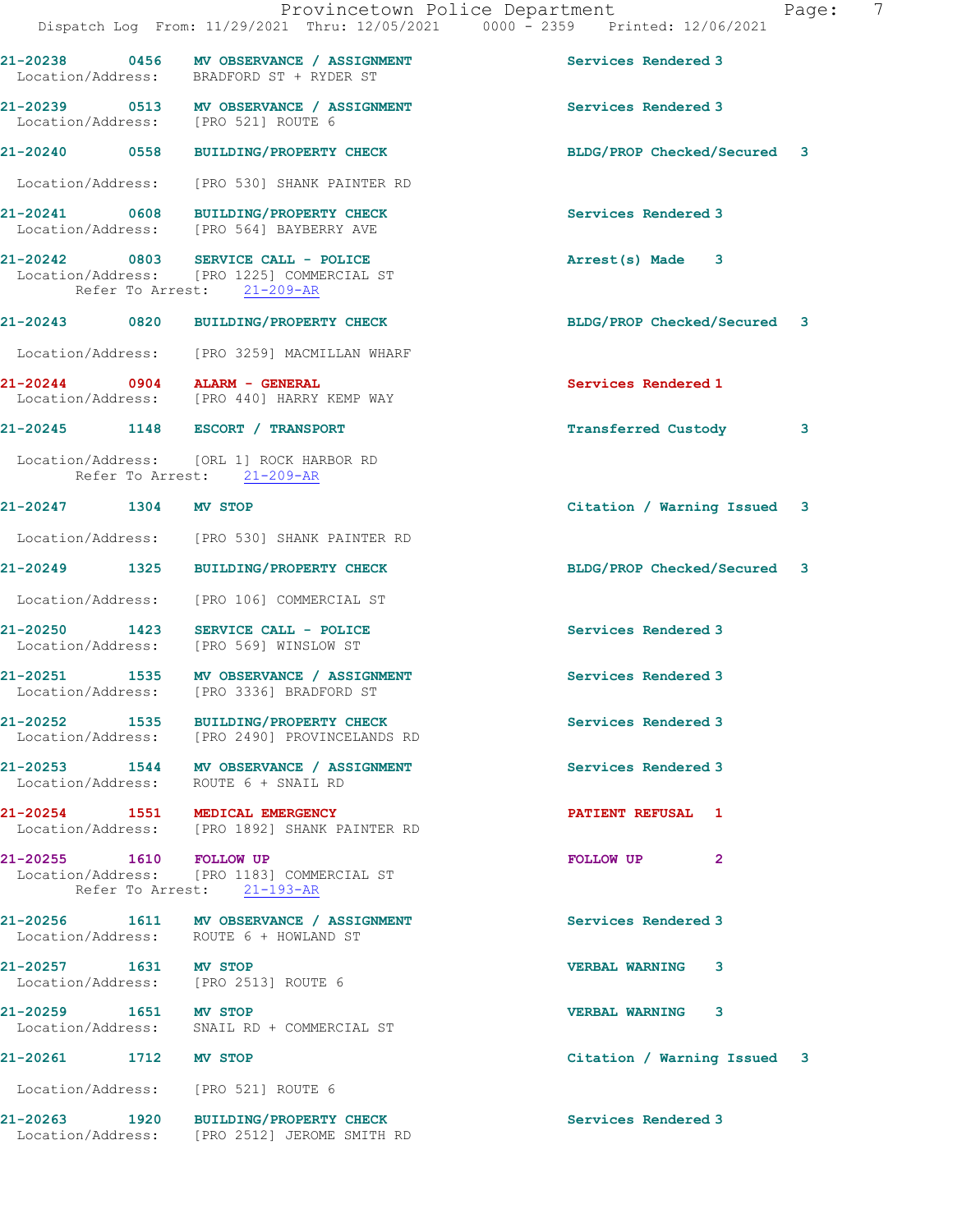21-20264 1926 MV OBSERVANCE / ASSIGNMENT Services Rendered 3

Location/Address: [PRO 2880] COURT ST

Location/Address: [PRO 2512] JEROME SMITH RD

## For Date: 12/03/2021 - Friday

| $21 - 20283$<br>Location/Address: | 0010 | MV OBSERVANCE / ASSIGNMENT<br>BRADFORD ST + HOWLAND ST | Services Rendered 3       |                         |
|-----------------------------------|------|--------------------------------------------------------|---------------------------|-------------------------|
| 21-20284<br>Location/Address:     | 0011 | <b>BAR CHECK</b><br>[PRO 2737] COMMERCIAL ST           | Services Rendered 3       |                         |
| 21-20285<br>Location/Address:     | 0012 | <b>BAR CHECK</b><br>TPRO 3991 COMMERCIAL ST            | Services Rendered 3       |                         |
| 21-20286                          | 0021 | <b>MV STOP</b>                                         | No Action Required        | 3                       |
| Location/Address:                 |      | FPRO 4131 CONWELL ST                                   |                           |                         |
| 21-20287                          | 0046 | <b>BUILDING/PROPERTY CHECK</b>                         | BLDG/PROP Checked/Secured | $\overline{\mathbf{3}}$ |

Location/Address: SHANK PAINTER RD + JEROME SMITH RD

21-20265 1934 MV OBSERVANCE / ASSIGNMENT Services Rendered 3 Location/Address: BRADFORD ST + HOWLAND ST

21-20266 1936 MV OBSERVANCE / ASSIGNMENT Services Rendered 3 Location/Address: ROUTE 6 + SNAIL RD

21-20268 1943 BUILDING/PROPERTY CHECK BLDG/PROP Checked/Secured 3

Location/Address: [PRO 2540] RACE POINT RD

21-20271 2015 BUILDING/PROPERTY CHECK BLDG/PROP Checked/Secured 3

Location/Address: [PRO 1952] COMMERCIAL ST

21-20272 2024 BUILDING/PROPERTY CHECK Services Rendered 3 Location/Address: [PRO 3259] MACMILLAN WHARF

21-20273 2025 PARK, WALK & TALK 2009 2009 Services Rendered 3 Location/Address: [PRO 569] WINSLOW ST

21-20274 2110 MV OBSERVANCE / ASSIGNMENT Services Rendered 3<br>
Location/Address: BRADFORD ST + STANDISH ST BRADFORD ST + STANDISH ST

21-20276 2201 BUILDING/PROPERTY CHECK BLDG/PROP Checked/Secured 3

Location/Address: [PRO 2499] RACE POINT RD

Location/Address: [PRO 4165] SHANK PAINTER RD

21-20278 2244 BUILDING/PROPERTY CHECK Services Rendered 3 Location/Address: [PRO 4041] BRADFORD ST

21-20279 2245 BUILDING/PROPERTY CHECK Services Rendered 3

21-20280 2248 BUILDING/PROPERTY CHECK BLDG/PROP Checked/Secured 3

Location/Address: [PRO 444] HIGH POLE HILL

21-20281 2248 MEDICAL EMERGENCY PATIENT REFUSAL 1

21-20282 2359 BUILDING/PROPERTY CHECK Services Rendered 3

21-20275 2140 BUILDING/PROPERTY CHECK Services Rendered 3

Location/Address: [PRO 2977] COMMERCIAL ST

21-20277 2204 MV OBSERVANCE / ASSIGNMENT Services Rendered 3

[PRO 530] SHANK PAINTER RD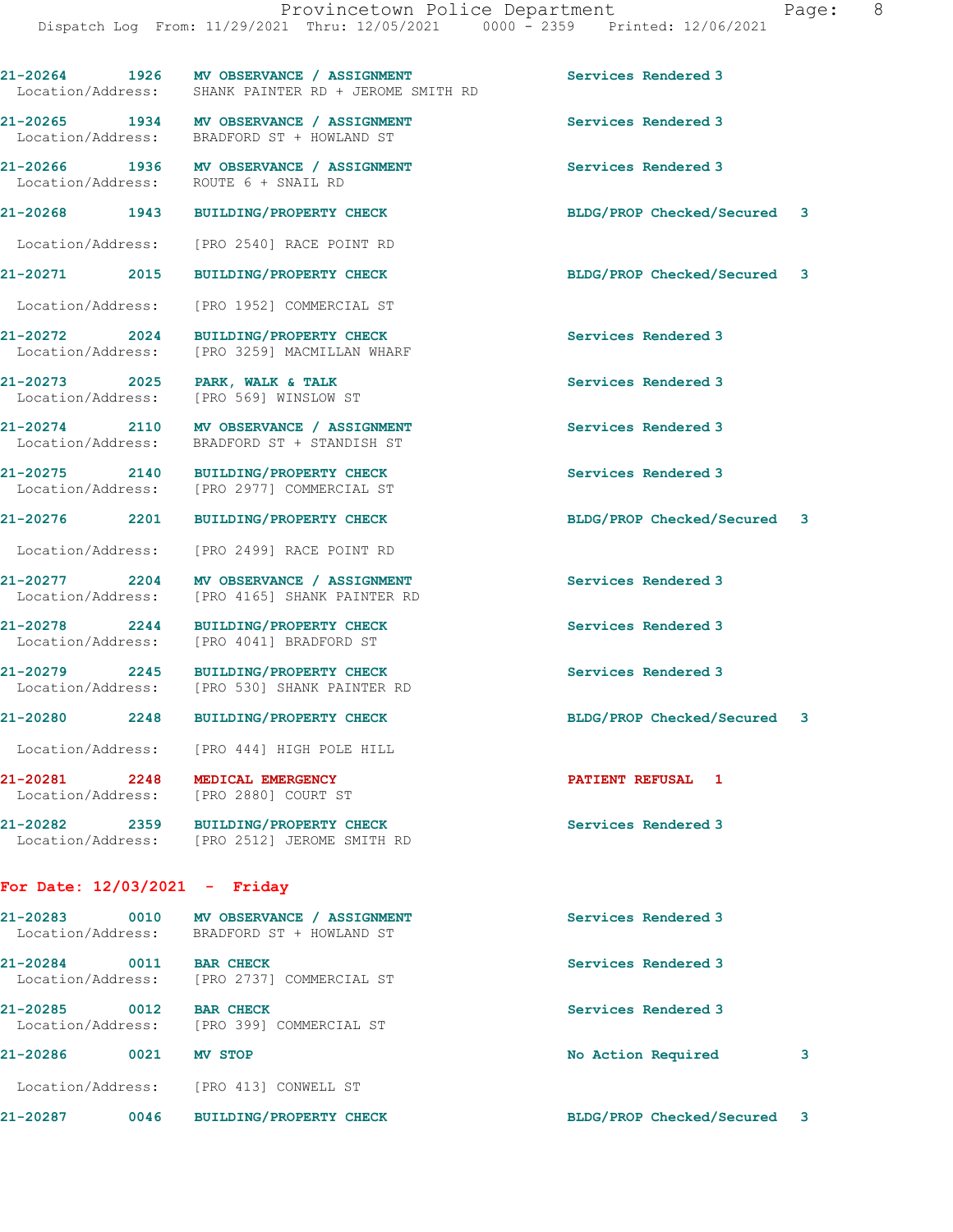|                                                | Provincetown Police Department<br>Dispatch Log From: 11/29/2021 Thru: 12/05/2021 0000 - 2359 Printed: 12/06/2021 | - 9<br>Page:                |
|------------------------------------------------|------------------------------------------------------------------------------------------------------------------|-----------------------------|
|                                                | Location/Address: [PRO 1638] COMMERCIAL ST                                                                       |                             |
| Location/Address: [PRO 521] ROUTE 6            | 21-20288 0107 BUILDING/PROPERTY CHECK                                                                            | Services Rendered 3         |
|                                                | 21-20289 0117 MV OBSERVANCE / ASSIGNMENT<br>Location/Address: ROUTE 6 + HOWLAND ST                               | Services Rendered 3         |
|                                                | 21-20290 0131 MV OBSERVANCE / ASSIGNMENT<br>Location/Address: HARRY KEMP WAY + HOWLAND ST                        | Services Rendered 3         |
|                                                | 21-20291 0219 BUILDING/PROPERTY CHECK                                                                            | BLDG/PROP Checked/Secured 3 |
|                                                | Location/Address: [PRO 444] HIGH POLE HILL                                                                       |                             |
| Location/Address:                              | 21-20292 0231 MV OBSERVANCE / ASSIGNMENT<br>ROUTE 6 + SNAIL RD                                                   | Services Rendered 3         |
|                                                | 21-20293 0306 BUILDING/PROPERTY CHECK                                                                            | BLDG/PROP Checked/Secured 3 |
|                                                | Location/Address: [PRO 530] SHANK PAINTER RD                                                                     |                             |
|                                                | 21-20294 0507 BUILDING/PROPERTY CHECK<br>Location/Address: [PRO 3259] MACMILLAN WHARF                            | Services Rendered 3         |
|                                                | 21-20295 0509 BUILDING/PROPERTY CHECK                                                                            | BLDG/PROP Checked/Secured 3 |
|                                                | Location/Address: [PRO 4041] BRADFORD ST                                                                         |                             |
|                                                | 21-20296 0511 BUILDING/PROPERTY CHECK                                                                            | BLDG/PROP Checked/Secured 3 |
|                                                | Location/Address: [PRO 2206] PILGRIMS LANDING                                                                    |                             |
| 21-20297 0526 MEDICAL EMERGENCY                | Location/Address: [PRO 3222] ALDEN ST                                                                            | <b>PATIENT REFUSAL 1</b>    |
|                                                | 21-20298 0535 MV OBSERVANCE / ASSIGNMENT<br>Location/Address: [PRO 4136] BRADFORD ST                             | Services Rendered 3         |
| Location/Address: [PRO 521] ROUTE 6            | 21-20299 0554 MV OBSERVANCE / ASSIGNMENT                                                                         | Services Rendered 3         |
| Location/Address:                              | 21-20300 0613 MV OBSERVANCE / ASSIGNMENT<br>BRADFORD ST + RYDER ST                                               | Services Rendered 3         |
|                                                | 21-20301 0618 BUILDING/PROPERTY CHECK                                                                            | BLDG/PROP Checked/Secured 3 |
|                                                | Location/Address: [PRO 519] RACE POINT RD                                                                        |                             |
| 21-20302 0621 ANIMAL CALL<br>Location/Address: | BRADFORD ST + STANDISH ST                                                                                        | Services Rendered 2         |
|                                                | 21-20304 0814 SERVICE CALL - POLICE<br>Location/Address: [PRO 488] MAYFLOWER ST                                  | Services Rendered 3         |
|                                                | 21-20306 1015 BUILDING/PROPERTY CHECK                                                                            | BLDG/PROP Checked/Secured 3 |
|                                                | Location/Address: [PRO 2483] COMMERCIAL ST                                                                       |                             |
| 21-20308 1156 LOST PROPERTY                    | Location/Address: [PRO 542] SHANK PAINTER RD                                                                     | Services Rendered 3         |
|                                                | 21-20309 1241 MV OBSERVANCE / ASSIGNMENT<br>Location/Address: [PRO 3430] COMMERCIAL ST                           | Services Rendered 3         |
| 21-20310 1241 LOST PROPERTY                    | Location/Address: [PRO 4025] BRADFORD ST                                                                         | Services Rendered 3         |
|                                                | 21-20311 1332 HARASSMENT / THREATS<br>Location/Address: [PRO 848] COMMERCIAL ST                                  | SPOKEN TO<br>$\overline{2}$ |
|                                                |                                                                                                                  |                             |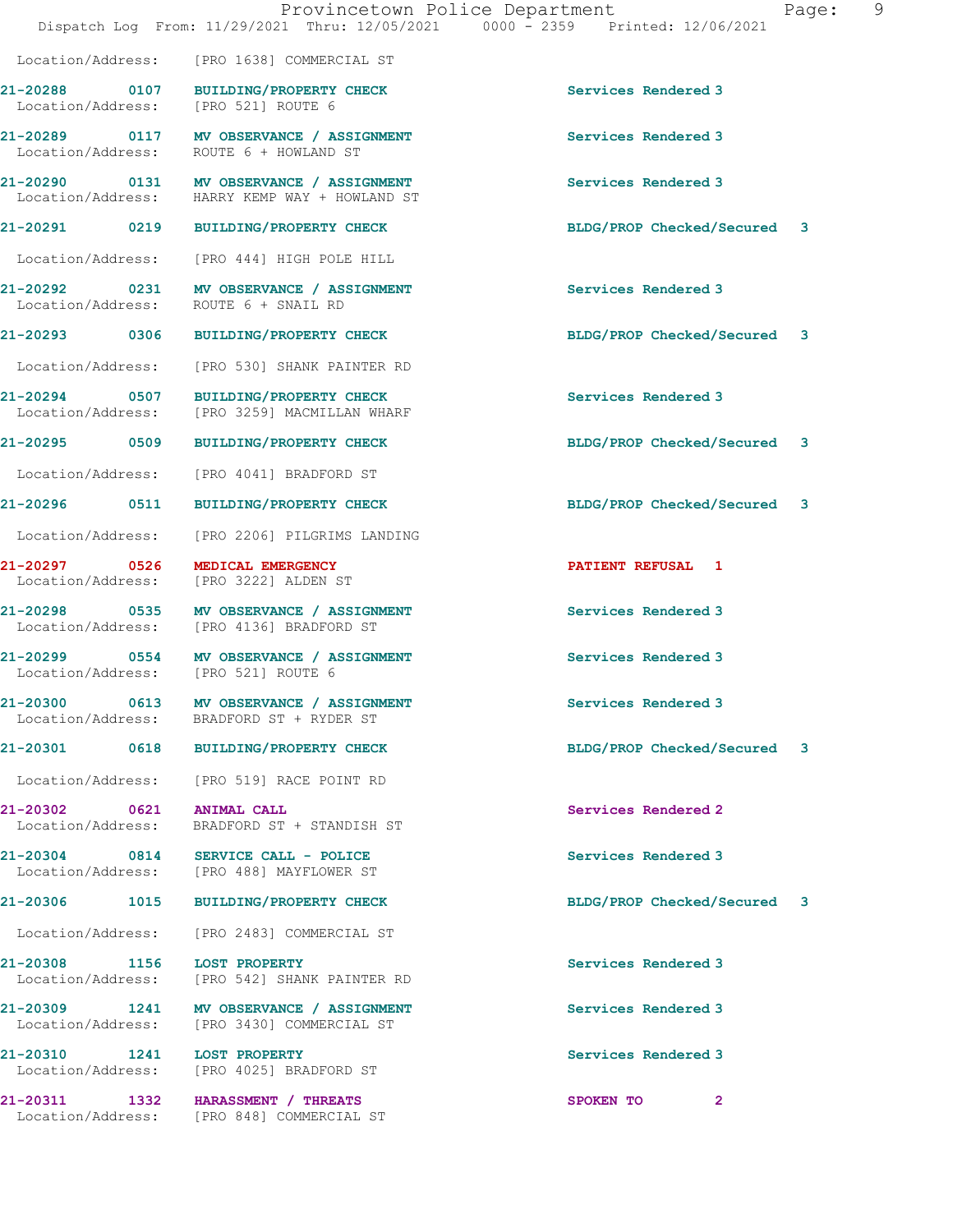21-20312 1450 SERVICE CALL - POLICE Services Rendered 3 Location/Address: [PRO 488] MAYFLOWER ST

21-20314 1530 TRESPASS Services Rendered 2

Location/Address: [PRO 2481] TREMONT ST

Location/Address: ROUTE 6 + HOWLAND ST

Location/Address: [PRO 1433] SOPER ST

Location/Address: [PRO 203] COMMERCIAL ST

21-20320 1655 BUILDING/PROPERTY CHECK Services Rendered 3 Location/Address: [PRO 3259] MACMILLAN WHARF

Location/Address: HARRY KEMP WAY + HOWLAND ST

21-20323 1751 BUILDING/PROPERTY CHECK Services Rendered 3 Location/Address: [PRO 2512] JEROME SMITH RD

21-20324 1858 MEDICAL EMERGENCY **120 CONTRACT SERVICE ACCESS** 1 Location/Address: [PRO 958] JEROME SMITH RD

Location/Address: [PRO 1638] COMMERCIAL ST

21-20328 2100 BAR CHECK Services Rendered 3 Location/Address: [PRO 399] COMMERCIAL ST

Location/Address: [PRO 3609] COMMERCIAL ST

21-20330 2104 MV OBSERVANCE / ASSIGNMENT Services Rendered 3 Location/Address: [PRO 3440] ROUTE 6

21-20331 2108 MV STOP VERBAL WARNING 3 Location/Address: COMMERCIAL ST + BRADFORD ST

21-20334 2140 BUILDING/PROPERTY CHECK Services Rendered 3

21-20335 2145 MV OBSERVANCE / ASSIGNMENT Services Rendered 3 Location/Address: BRADFORD ST + HOWLAND ST

 Location/Address: [PRO 105] COMMERCIAL ST Location/Address: [PRO 3430] COMMERCIAL ST

Location/Address: ROUTE 6

For Date: 12/04/2021 - Saturday

| 21-20341<br>Location/Address: | 0003 | <b>BAR CHECK</b><br>[PRO 253] COMMERCIAL ST | Services Rendered 3         |  |
|-------------------------------|------|---------------------------------------------|-----------------------------|--|
| 21-20338                      | 0015 | <b>BUILDING/PROPERTY CHECK</b>              | BLDG/PROP Checked/Secured 3 |  |
| Location/Address:             |      | FPRO 41571 COMMERCIAL ST                    |                             |  |

 Location/Address: [PRO 2637] COMMERCIAL ST 21-20315 1536 BIKE - GENERAL Services Rendered 2

21-20316 1550 MV OBSERVANCE / ASSIGNMENT Services Rendered 3

21-20318 1622 MV COLLISION Could Not Locate 1

21-20319 1644 MEDICAL EMERGENCY Transported to Hospital 1

21-20321 1702 MV OBSERVANCE / ASSIGNMENT Services Rendered 3

21-20326 2035 BUILDING/PROPERTY CHECK BLDG/PROP Checked/Secured 3

21-20329 2102 BUILDING/PROPERTY CHECK BLDG/PROP Checked/Secured 3

21-20332 2125 PARKING COMPLAINT Citation / Warning Issued 3

21-20336 2209 MV STOP Citation / Warning Issued 3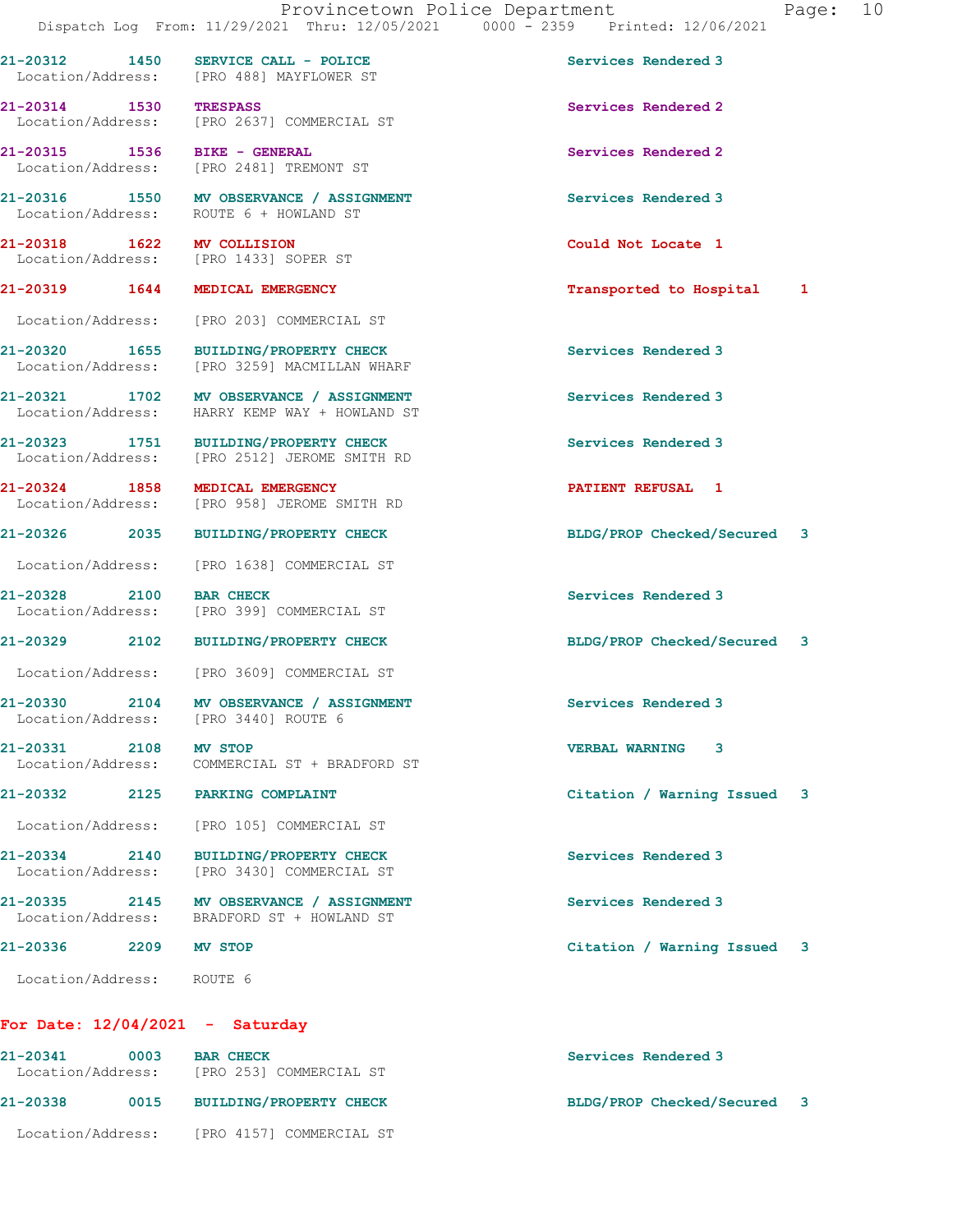21-20342 0020 BAR CHECK Services Rendered 3 Location/Address: [PRO 3443] COMMERCIAL ST 21-20339 0025 MV STOP Arrest(s) Made 3 Location/Address: [PRO 105] COMMERCIAL ST Refer To Arrest: 21-210-AR Refer To P/C: 21-211-AR 21-20340 0140 ASSIST CITIZEN Services Rendered 3 Location/Address: [PRO 542] SHANK PAINTER RD 21-20343 0332 MEDICAL EMERGENCY Transported to Hospital 1 Location/Address: [PRO 2577] BRADFORD ST 21-20344 0410 BUILDING/PROPERTY CHECK Services Rendered 3 Location/Address: [PRO 3430] COMMERCIAL ST 21-20345 0444 BUILDING/PROPERTY CHECK Services Rendered 3 Location/Address: [PRO 106] COMMERCIAL ST 21-20346 0642 BUILDING/PROPERTY CHECK Services Rendered 3 Location/Address: [PRO 526] RYDER ST EXT 21-20347 0644 MV OBSERVANCE / ASSIGNMENT Services Rendered 3 Location/Address: ROUTE 6 21-20348 0652 BUILDING/PROPERTY CHECK BLDG/PROP Checked/Secured 3 Location/Address: [PRO 519] RACE POINT RD 21-20349 0655 MV STOP VERBAL WARNING 3 Location/Address: [PRO 3670] SHANK PAINTER RD 21-20351 0906 BUILDING/PROPERTY CHECK BLDG/PROP Checked/Secured 3 Location/Address: [PRO 2206] PILGRIMS LANDING 21-20352 1113 LOST PROPERTY Services Rendered 3 Location/Address: [PRO 165] COMMERCIAL ST 21-20353 1114 LOST PROPERTY Services Rendered 3 Location/Address: [PRO 542] SHANK PAINTER RD 21-20354 1121 PARKING COMPLAINT Services Rendered 3 Location/Address: BREWSTER ST 21-20356 1322 COMPLAINT - GENERAL SPOKEN TO 3 Location/Address: [PRO 526] RYDER ST EXT 21-20357 1405 BUILDING/PROPERTY CHECK BLDG/PROP Checked/Secured 3 Location/Address: [PRO 2977] COMMERCIAL ST 21-20358 1440 MEDICAL EMERGENCY **1200 PATIENT REFUSAL** 1 Location/Address: [PRO 1048] PEARL ST 21-20359 1606 MV OBSERVANCE / ASSIGNMENT Services Rendered 3 Location/Address: [PRO 3430] COMMERCIAL ST 21-20361 1731 MEDICAL EMERGENCY Transported to Hospital 1 Location/Address: [PRO 196] COMMERCIAL ST 21-20362 1740 PARKING COMPLAINT<br>
Location/Address: BRADFORD ST + PLEASANT ST BRADFORD ST + PLEASANT ST 21-20363 1802 BAR CHECK BLDG/PROP Checked/Secured 3 Location/Address: [PRO 399] COMMERCIAL ST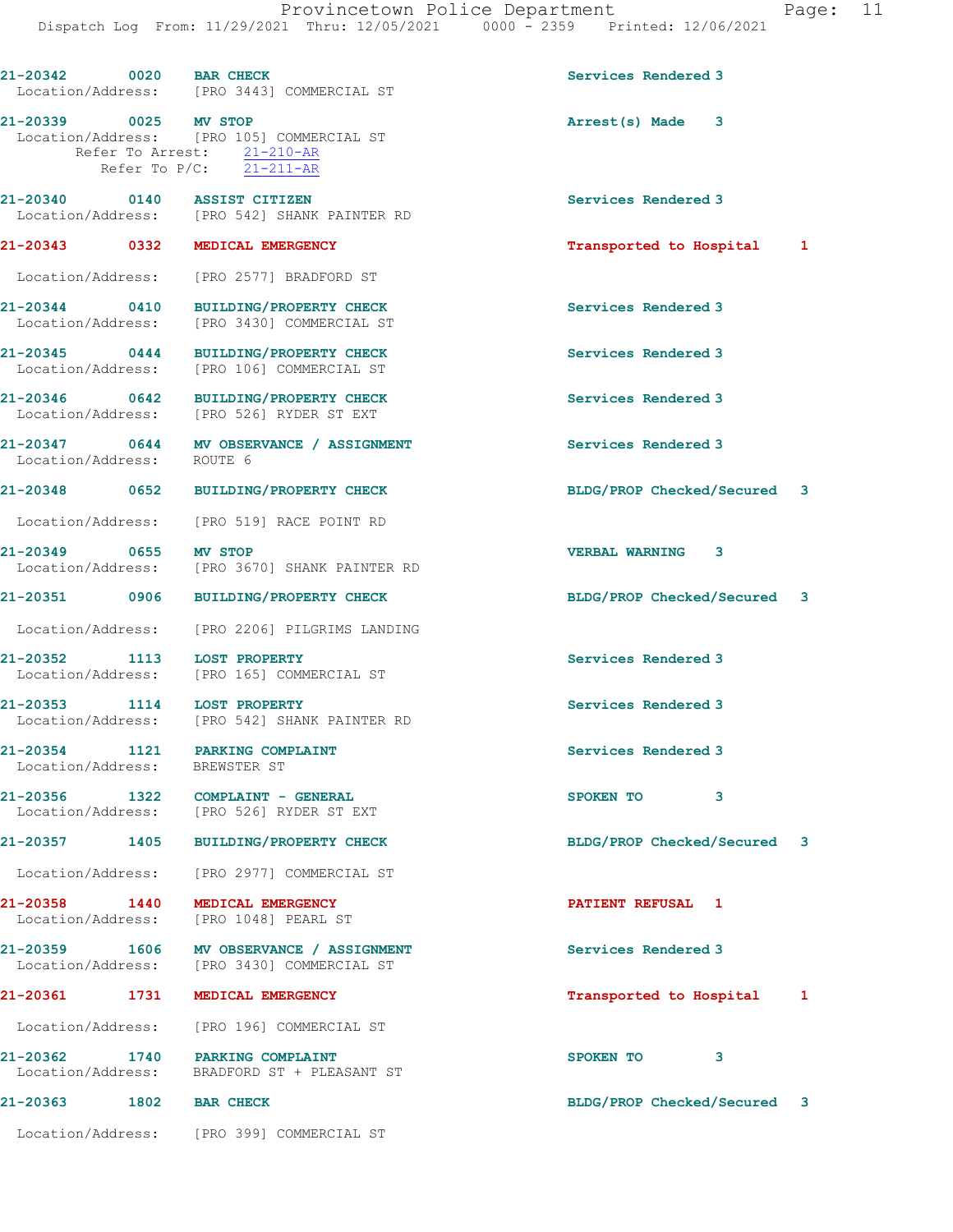| 21-20364 1803 LOST PROPERTY                                                  | Location/Address: [PRO 542] SHANK PAINTER RD                                                              | Services Rendered 3         |   |
|------------------------------------------------------------------------------|-----------------------------------------------------------------------------------------------------------|-----------------------------|---|
| Location/Address:                                                            | 21-20365 1823 BUILDING/PROPERTY CHECK<br>[PRO 2977] COMMERCIAL ST                                         | Services Rendered 3         |   |
| 21-20366 2009                                                                | SERVICE CALL - POLICE<br>Location/Address: [PRO 105] COMMERCIAL ST                                        | Services Rendered 3         |   |
|                                                                              | 21-20367 2028 BUILDING/PROPERTY CHECK<br>Location/Address: [PRO 2490] PROVINCELANDS RD                    | Services Rendered 3         |   |
| 21-20368 2034 PARKING COMPLAINT<br>Location/Address: PEARL ST                |                                                                                                           | Services Rendered 3         |   |
|                                                                              | 21-20369 2051 FIRE - VEHICLE<br>Location/Address: [PRO 4054] RACE POINT RD<br>Refer To Accident: 21-95-AC | Vehicle Towed 1             |   |
|                                                                              | 21-20370 2158 ASSIST DEPARTMENT / MUTUAL AID                                                              | Referred to Other Agency    | 3 |
|                                                                              | Location/Address: [PRO 1436] TREMONT ST                                                                   |                             |   |
| 21-20373 2306 LOST PROPERTY                                                  | Location/Address: [PRO 4136] BRADFORD ST                                                                  | Services Rendered 3         |   |
| For Date: $12/05/2021$ - Sunday                                              |                                                                                                           |                             |   |
|                                                                              | 21-20374 0006 BUILDING/PROPERTY CHECK                                                                     | BLDG/PROP Checked/Secured 3 |   |
|                                                                              | Location/Address: [PRO 1989] COMMERCIAL ST                                                                |                             |   |
| 21-20375 0015 BAR CHECK                                                      | Location/Address: [PRO 272] COMMERCIAL ST                                                                 | Services Rendered 3         |   |
|                                                                              | 21-20376 0055 MV OBSERVANCE / ASSIGNMENT<br>Location/Address: ROUTE 6 + RACE POINT RD                     | Services Rendered 3         |   |
|                                                                              | 21-20377 0151 BUILDING/PROPERTY CHECK                                                                     | BLDG/PROP Checked/Secured 3 |   |
|                                                                              | Location/Address: [PRO 1645] HARRY KEMP WAY                                                               |                             |   |
| 21-20378<br>0201                                                             | BUILDING/PROPERTY CHECK<br>Location/Address: [PRO 3259] MACMILLAN WHARF                                   | Services Rendered 3         |   |
| 21-20379                                                                     | 0211 BUILDING/PROPERTY CHECK                                                                              | BLDG/PROP Checked/Secured   | 3 |
|                                                                              |                                                                                                           |                             |   |
| Location/Address:                                                            | [PRO 4041] BRADFORD ST                                                                                    |                             |   |
| Location/Address:                                                            | 21-20380 0231 MV OBSERVANCE / ASSIGNMENT<br>BRADFORD ST + SHANK PAINTER RD                                | Services Rendered 3         |   |
|                                                                              | BUILDING/PROPERTY CHECK<br>Location/Address: [PRO 2512] JEROME SMITH RD                                   | Services Rendered 3         |   |
| Location/Address:                                                            | [PRO 3670] SHANK PAINTER RD                                                                               | <b>VERBAL WARNING</b><br>3  |   |
| Location/Address:                                                            | 21-20383 0618 MV OBSERVANCE / ASSIGNMENT<br>ROUTE 6 + SHANK PAINTER RD                                    | Services Rendered 3         |   |
| Location/Address:                                                            | 21-20384 0830 MV OBSERVANCE / ASSIGNMENT<br>BRADFORD ST + RYDER ST                                        | Services Rendered 3         |   |
| 21-20381 0331<br>21-20382 0552 MV STOP<br>21-20386 1017<br>Location/Address: | <b>BUILDING/PROPERTY CHECK</b><br>[PRO 2540] RACE POINT RD                                                | Services Rendered 3         |   |